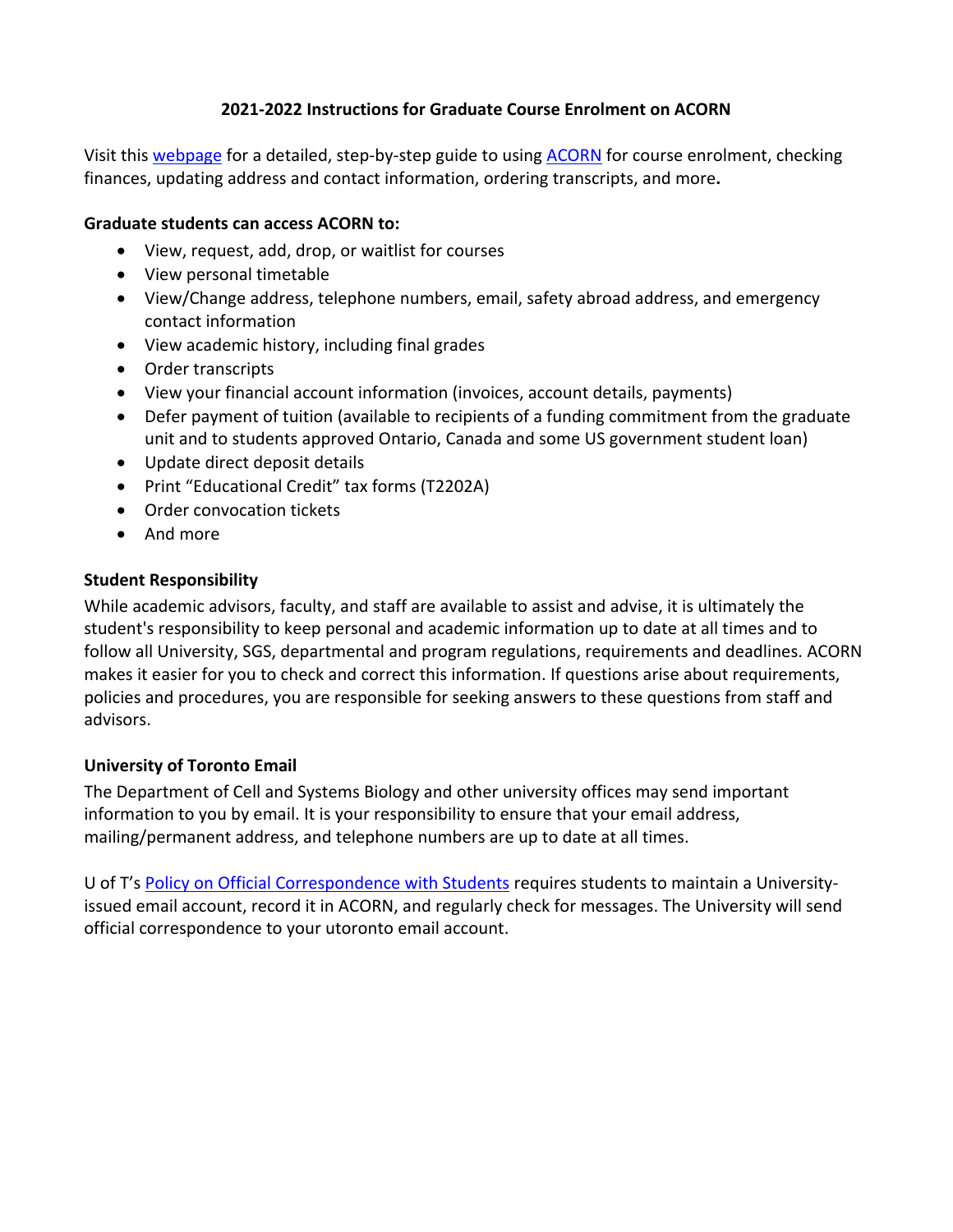## **UTORid and JOINid**

Students use their UTORid or JOINid and password to log onto ACORN.

Every applicant to the University of Toronto is assigned a JOINid. It was provided to you through an email from SGS (admissions.sgs@utoronto.ca).

When you begin your studies at U of T, your JOINid will become your UTORid, which will allow you to access a number of services such as email, library resources, and Quercus, the University's student portal and learning management system. Many courses use the portal to provide online materials, discussion groups, quizzes, and more.

## **Enabling your JOINid**

You must enable your JOINid and create a password if you wish to access ACORN. This can be done online – you do not have to be here in person. Your JOINid will not work until you enable and create a password for it.

If you have trouble locating the email sent to you with your JOINid, please contact admissions.sgs@utoronto.ca.

If you lose your JOINid password, you can use the enabling site to change your password. Please note that updates to passwords can take 48 hours to roll over in the system. If you are unable to reset your password using the enabling site, please call 416‐978‐HELP, or email help.desk@utoronto.ca to reset your password. Please specify that you have already enabled your JOINid.

# **Activating your UTORid**

Convert your JOINid to a UTORid as soon as possible to get access to more online services like email (UTmail+), course content on Quercus, webinars, library resources, Microsoft365 applications, WiFi on campus, and more. Learn about How to Get Your First TCard / UTORid and make a virtual appointment with a TCard staff member to have your identity verified. Information on required documentation is available here. You can pick up your physical TCard when you arrive on campus.

#### **Declaration**

The use of ACORN to enrol in courses means that you agree to abide by all of the academic and non‐ academic rules and regulations of the University, the School of Graduate Studies, and the graduate unit in which you are registered. It also means that you agree to assume the obligation to pay academic and incidental fees according to the policies and requirements of the University of Toronto. You normally will use ACORN to add or cancel courses. If, for extraordinary reasons, you are unable to use the system, contact your graduate unit as soon as possible.

Students are expected to be responsible when using the system and should not attempt to flood it with requests, or to automate the process of course enrolment. Such activity may clog the system so that other students may be denied access or experience degraded performance. Any student(s) attempting such activity may be denied access to ACORN until after the relevant registration period.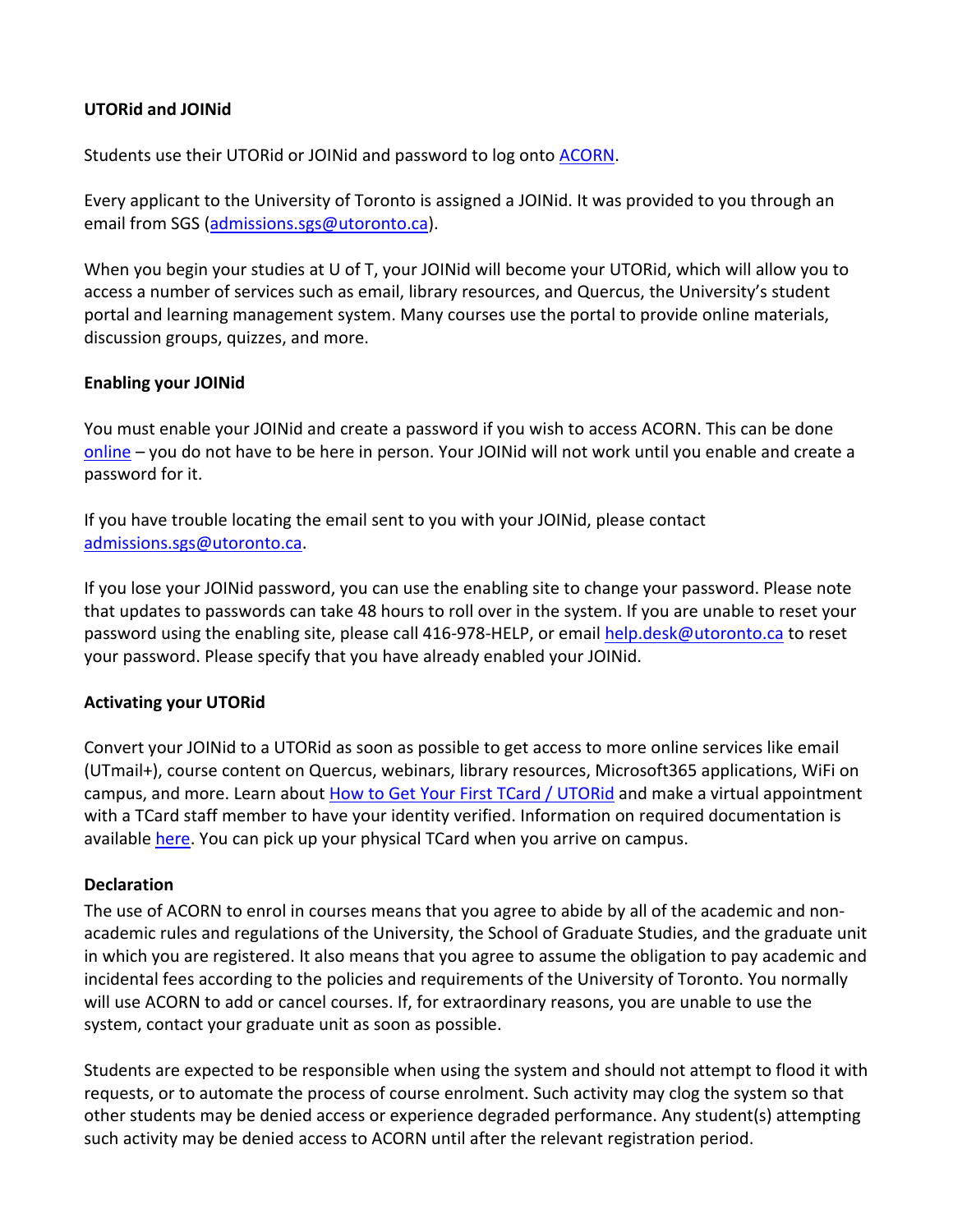# **Checking course status**

You are responsible for knowing the status of your course requests at all times. This information can be obtained through ACORN. The following are possible statuses:

- REQ: Course requested. Must be resolved/approved by the last date to add a course.
- INT: Course requested pending instructor approval in addition to co‐ordinator's/advisor's approval.
- APP: Request approved. Student is enrolled in course.
- REF: Request denied. Student is not enrolled and may not make another request for this course via the web during this session.
- CAN: Course cancelled (student withdrew from course before deadline)
- WAIT: No room in the meeting section. Student has been placed on a waiting list based on category and will be enrolled automatically if space becomes available.
- DWAIT: Student has cancelled place on the waiting list or been removed.

## **Cancelling or withdrawing from courses**

You may cancel or withdraw from individual courses up to certain deadlines. Before doing this, however, you are advised to consult with your advisor or departmental office.

The deadlines to drop courses are as follows:

- **October 25, 2021** for Fall session full or half courses;
- **February 20, 2022** for full‐year and Winter session courses;
- **May 27, 2022** for May‐to‐June F section courses; and
- **July 22, 2022** for July‐to‐August S section courses.

If you miss the deadline to drop a course:

1. Complete the Add/Drop Course(s) form and submit it to your graduate unit, along with a letter of rationale with supporting documentation.

2. The graduate unit will consider the request and, if supported, will forward the request to SGS for review.

3. If approved by SGS, the transcript notation of WDR (Withdrawn without Academic Penalty) will be assigned by SGS to the course. The WDR notation carries no credit for the course and is not considered for averaging purposes.

Some graduate units offer modular courses which have enrolment deadlines that do not conform to the deadlines above. Modular courses with non‐standard start/end dates require the graduate unit to establish suitable drop dates. Please check with the graduate unit offering modular courses for the drop dates.

Dropping courses may have implications for your progress in the program. For details, check with your departmental graduate administrator.